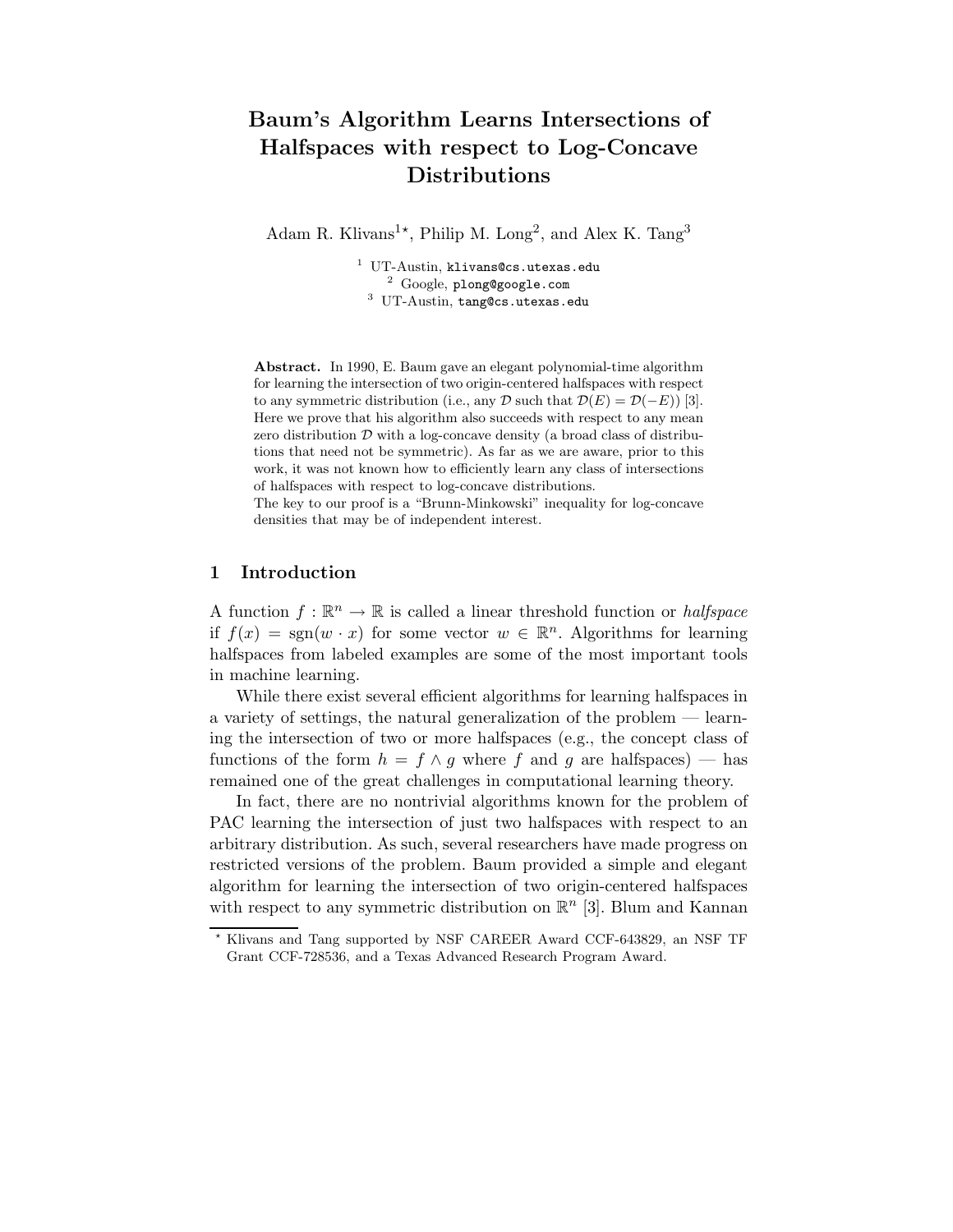[4] and Vempala [16] designed polynomial-time algorithms for learning the intersection of any constant number of halfspaces with respect to the uniform distribution on the unit sphere in  $\mathbb{R}^n$ . Arriaga and Vempala [2] and Klivans and Servedio [13] designed algorithms for learning a constant number of halfspaces given an assumption that the support of the positive and negative regions in feature space are separated by a margin. The best bounds grow with the margin  $\gamma$  like  $(1/\gamma)^{O(\log(1/\gamma))}$ .

# 1.1 Log-Concave Densities

In this paper, we significantly expand the classes of distributions for which we can learn intersections of two halfspaces: we prove that Baum's algorithm succeeds with respect to any mean zero, log-concave probability distribution. We hope that this is a first step towards finding efficient algorithms that can handle intersections of many more halfspaces with respect to a broad class of probability distributions.

A distribution D is *log-concave* if it has a density f such that  $\log f(.)$ is a concave function. Log-concave distributions are a powerful class that capture a range of interesting scenarios: it is known, for example, that the uniform distribution over any convex set is log-concave (if the convex set is centered at the origin, then the corresponding density has mean zero). Hence, Vempala's result mentioned above works for a very special case of log-concave distributions (it is not clear whether his algorithm works for a more general class of distributions). Additionally, interest in log-concave densities among machine learning researchers has been growing of late  $[10, 7, 1, 9, 14]$ .

There has also been some recent work on learning intersections of halfspaces with respect to the Gaussian distribution on  $\mathbb{R}^n$ , another special case of a log-concave density. Klivans et al. have shown how to learn (even in the agnostic setting) the intersection of a constant number of halfspaces to any constant error parameter in polynomial-time with respect to any Gaussian distribution on  $\mathbb{R}^n$  [12]. Again, it is unclear how to extend their result to log-concave distributions.

# 1.2 Our approach: Re-analyzing Baum's Algorithm

In this paper, we prove that Baum's algorithm from 1990 succeeds when the underlying probability distribution is not necessarily symmetric, but is log-concave.

Baum's algorithm works roughly as follows. Suppose the unknown target concept C is the intersection of the halfspace  $H_u$  defined by  $u \cdot x \geq 0$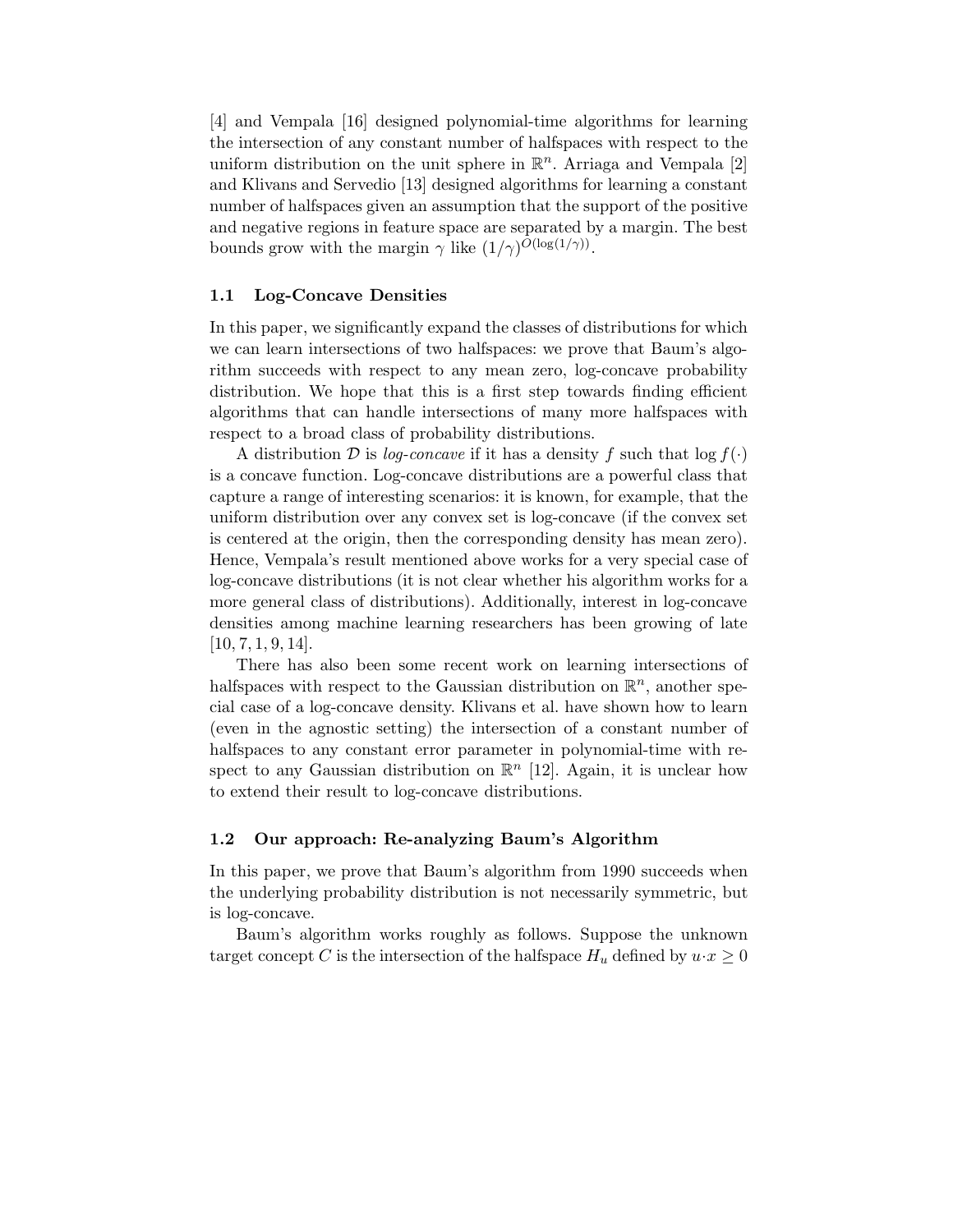

Fig. 1. Baum's algorithm for learning intersections of two halfspaces. (a) The input data, which is labeled using an intersection of two halfspaces. (b) The first step is to find a halfspace containing all the positive examples, and thus, with high probability, almost none of the reflection of the target concept through the origin. (c) The next step is to find a quadratic threshold function consistent with the remaining examples. (d) Finally, Baum's algorithm outputs the intersection of the halfspace found in step b and the classifier found in step c.

and the halfspace  $H_v$  defined by  $v \cdot x \geq 0$ . Note that if  $x \in C$  then  $(u \cdot x)(v \cdot x) \geq 0$ , so that

$$
\sum_{ij} u_i v_j x_i x_j \ge 0.
$$
\n(1)

If we replace the original features  $x_1, \ldots, x_n$  with all products  $x_i x_j$  of pairs of features, this becomes a linear inequality. The trouble is that  $(u \cdot x)(v \cdot x)$ is also positive if  $x \in -C$ , i.e., both  $u \cdot x \leq 0$  and  $v \cdot x \leq 0$ . The idea behind Baum's algorithm is to eliminate all the negative examples in  $-C$ by identifying a region  $N$  in the complement of  $C$  (the "negative" region) that, with high probability, includes almost all of  $-C$ . Then, Baum finds a halfspace in an expanded feature space that is consistent with rest of the examples. (See Figure 1).

To compute  $N$ , Baum finds a halfspace  $H'$  containing a large set of positive examples in C, and then sets  $N = -H'$ . Here is where he uses the assumption that the distribution is symmetric: he reasons that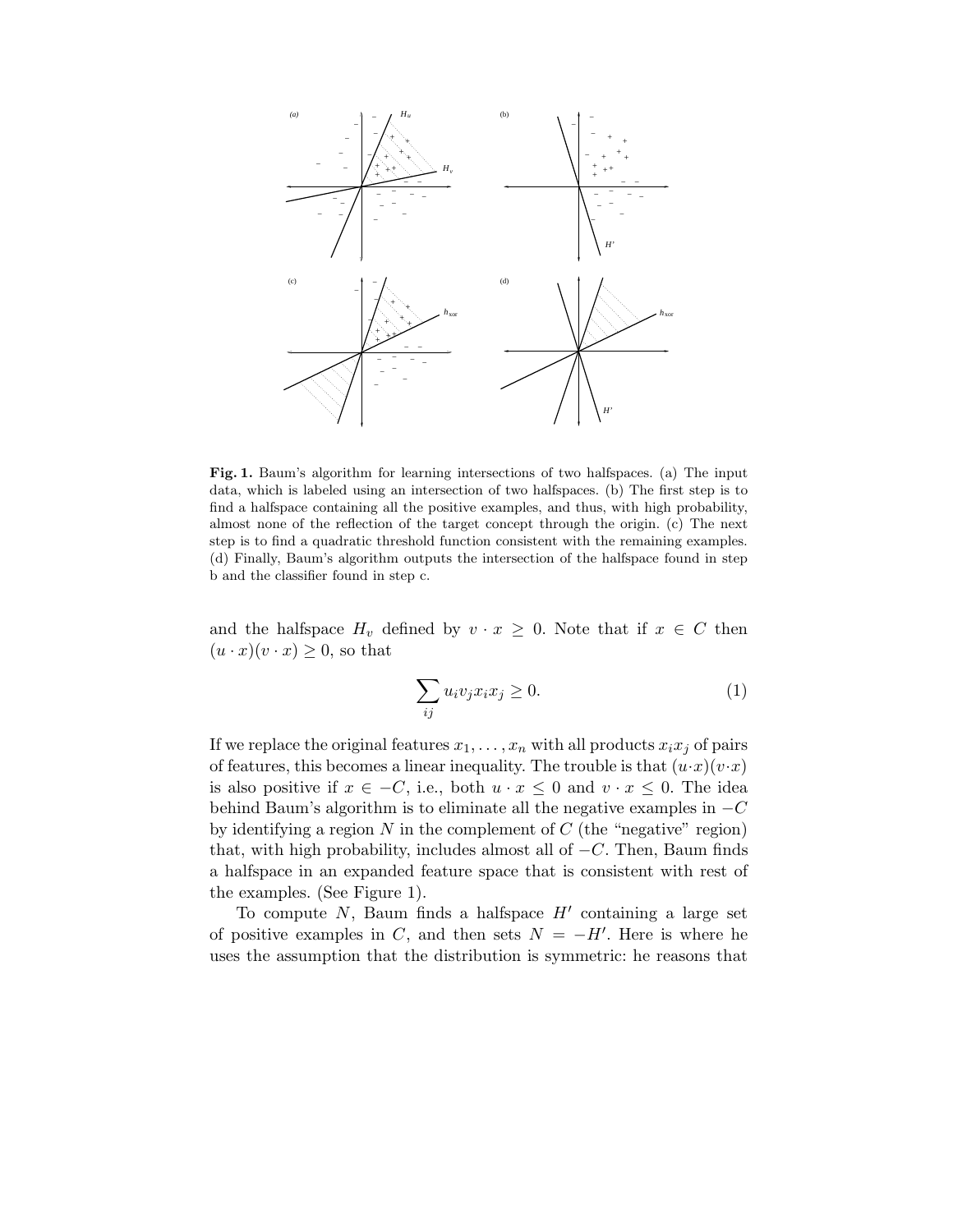if  $H'$  contains a lot of positive examples, then  $H'$  contains most of the measure of  $C$ , and, since the distribution is symmetric,  $-H'$  contains most of the measure of  $-C$ . Then, if he draws more examples and excludes those in  $-H'$ , he is unlikely to obtain any examples in  $-C$ , and for each example x that remains, (1) will hold only if and only if  $x \in C$ . The output hypothesis classifies an example falling in  $N$  negatively, and uses the halfspace in the expanded feature space to classify the remaining examples.

We extend Baum's analysis by showing that, if the distribution is centered and log-concave, then the probability of the region in  $-C$  that fails to be excluded by  $-H'$  is not much larger than the probability of that part of  $C$  that is not covered by  $H'$ . Thus, if  $H'$  is trained with somewhat more examples, the algorithm can still ensure that  $-H'$  fails to cover a small part of  $-C$ .

Thus, we arrive at the following natural problem from convex geometry: given a cone K whose apex is at the origin in  $\mathbb{R}^n$ , how does  $Pr(K)$ relate to  $Pr(-K)$  for distributions whose density is log-concave? Were the distribution uniform over a convex set centered at the origin, we could use the Brunn-Minkowski theory to argue that  $Pr(K)$  is always within a factor of n times  $Pr(-K)$  (see the discussion after the proof of Lemma 6). Instead, we are working with a mean zero log-concave distribution, and we do not know of an analog of the Brunn-Minkowski inequality for log-concave densities. Instead, we make use of the fact that the cones we are interested in are very simple and can be described by the intersection of just three halfspaces, and show that  $Pr(K)$  is within a *constant* factor of  $Pr(-K)$ . Proving this makes use of tools for analyzing log-concave densities provided by Lovász and Vempala [14].

# 2 Preliminaries

#### 2.1 VC Theory and sample complexity

We shall assume the reader is familiar with basic notions in computational learning theory such as Valiant's PAC model of learning and VCdimension (see Kearns & Vazirani for an in-depth treatment [11]).

**Theorem 1** ([15,6]). Let C be a class of concepts from the set X to  ${-1, 1}$  whose VC dimension is d. Let  $c \in \mathcal{C}$ , and suppose

$$
M(\varepsilon, \delta, d) = O\left(\frac{d}{\varepsilon} \log \frac{1}{\varepsilon} + \frac{1}{\varepsilon} \log \frac{1}{\delta}\right)
$$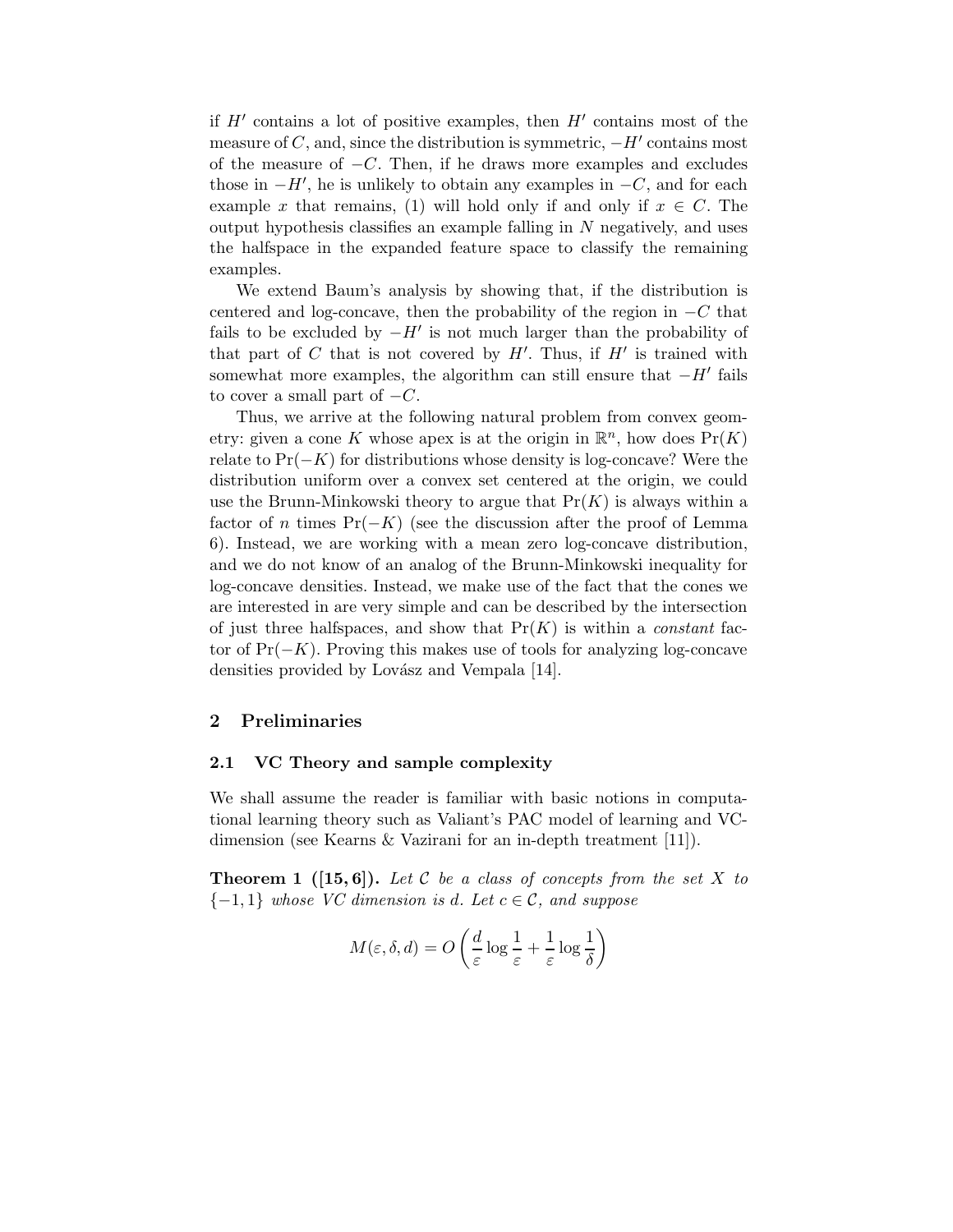examples  $x_1, \ldots, x_M$  are drawn according to any probability distribution D over X. Then, with probability at least  $1-\delta$ , any hypothesis  $h \in \mathcal{C}$  that is consistent with c on  $x_1, \ldots, x_M$  has error at most  $\varepsilon$  w.r.t.  $\mathcal{D}$ .

**Lemma 1.** The class of origin-centered halfspaces over  $\mathbb{R}^n$  has VC dimension n.

**Lemma 2.** Let C be a class of concepts from the set X to  $\{-1,1\}$ . Let  $X'$  be a subset of X, and let  $\mathcal{C}'$  be the class of concepts in  $\mathcal C$  restricted to X′ ; in other words, let

$$
\mathcal{C}' := \big\{ c|_{X'} \; \big| \; c \in \mathcal{C} \big\}.
$$

Then, the VC dimension of  $\mathcal{C}'$  is at most the VC dimension of  $\mathcal{C}$ .

# 2.2 Log-concave densities

Definition 1 (isotropic, log-concave). A probability density function f over  $\mathbb{R}^n$  is log-concave if  $\log f(\cdot)$  is concave. It is isotropic if the covariance matrix of the associated probability distribution is the identity.

We will use a number of facts that were either stated by Lovász and Vempala, or are easy consequences of their analysis.

**Lemma 3** ([14]). Any halfspace containing the origin has probability at least 1/e under a log-concave distribution with mean zero.

**Lemma 4** ([14]). Suppose f is an isotropic, log-concave probability density function over  $\mathbb{R}^n$ . Then,

(a)  $f(0) \ge 2^{-7n}$ . (b)  $f(0) \leq n(20n)^{n/2}$ . (c)  $f(x) \geq 2^{-7n} 2^{-9n||x||}$  whenever  $0 \leq ||x|| \leq 1/9$ . (d)  $f(x) \leq 2^{8n} n^{n/2}$  for every  $x \in \mathbb{R}^n$ . (e) For every line  $\ell$  through the origin,  $\int_{\ell} f \leq (n-1)(20(n-1))^{(n-1)/2}$ .

Proof. Parts a-d are immediate consequences of Theorem 5.14 of [14].

The proof of Part e is like the proof of an analogous lower bound in [14]. Change the basis of  $\mathbb{R}^n$  so that  $\ell$  is the  $x_n$ -axis, and let h be the marginal over the first  $n - 1$  variables. Then, by definition,

$$
h(x_1,...,x_{n-1}) = \int_{\ell} f(x_1,...,x_{n-1},t) dt,
$$

so that  $h(0) = \int_{\ell} f$ . Applying the inequality of Part b gives Part e. □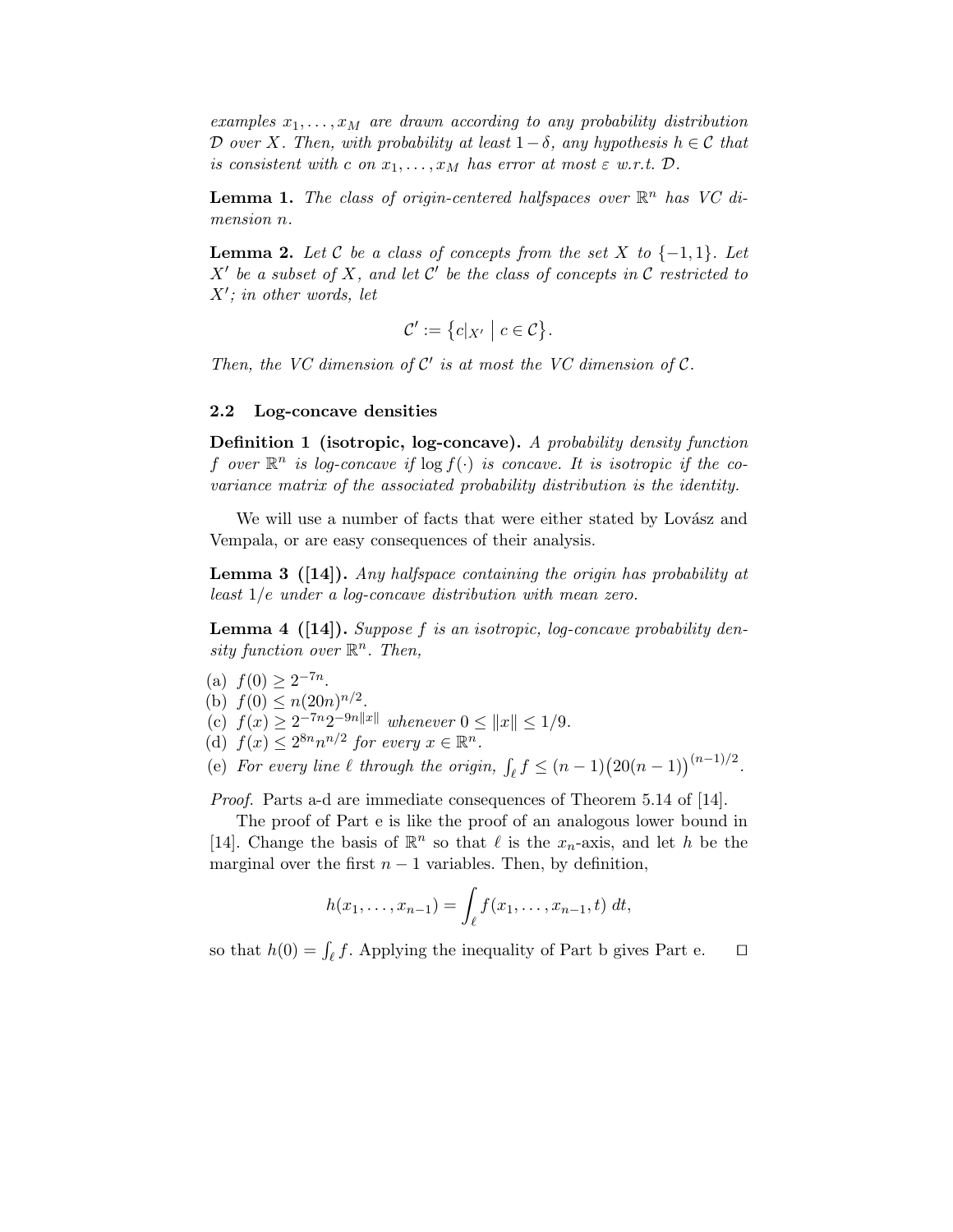# 3 Baum's Algorithm

Let  $H_u$  and  $H_v$  be the two origin-centered halfspaces whose intersection we are trying to learn. Baum's algorithm for learning  $H_u \cap H_v$  is as follows:

1. First, define

$$
m_1 := M(\varepsilon/2, \delta/4, n^2),
$$
  
\n
$$
m_2 := M(\max{\delta/(4e\kappa m_1), \varepsilon/2}, \delta/4, n),
$$
 and  
\n
$$
m_3 := \max{\{2m_2/\varepsilon, (2/\varepsilon^2) \log(4/\delta)\}},
$$

where  $\kappa$  is the constant that appears in Lemmas 6 and 7 below.

- 2. Draw  $m_3$  examples. Let  $r$  denote the number of positive examples observed. If  $r < m_2$ , then output the hypothesis that labels every point as negative. Otherwise, continue to the next step.
- 3. Use linear programming to find an origin-centered halfspace  $H'$  that contains all r positive examples.
- 4. Draw examples until we find a set S of  $m_1$  examples in  $H'$ . (Discard examples in  $-H'$ .) Then, use linear programming to find a weight vector  $w \in \mathbb{R}^{n \times n}$  such that the hypothesis  $h_{\text{xor}} : \mathbb{R}^n \to \{-1, 1\}$  given by

$$
h_{\text{xor}}(x) := \text{sgn}\left(\sum_{i=1}^{n} \sum_{j=1}^{n} w_{i,j} x_i x_j\right)
$$

is consistent with all examples in S.

5. Output the hypothesis  $h : \mathbb{R}^n \to \{-1, 1\}$  given by

$$
h(x) := \begin{cases} h_{\text{xor}}(x) & \text{if } x \in H', \\ -1 & \text{otherwise.} \end{cases}
$$

Outline of proof. In Theorem 2, we prove that Baum's algorithm learns  $H_u \cap H_v$  in the PAC model, when the distribution on  $\mathbb{R}^n$  is log-concave and has mean zero. Here we give an informal explanation of the proof. In step 3, the algorithm finds a halfspace  $H'$  that contains all but a small fraction of the positive examples. In other words,  $Pr(H_u \cap H_v \cap (-H'))$ is small. This implies that points in  $-H'$  have a small chance of being positive, so we can just classify them as negative. To classify points in  $H'$ , the algorithm learns a hypothesis  $h_{\text{xor}}$  in step 4. We must show that  $h_{\text{xor}}$ is a good hypothesis for points in  $H'$ . Under a log-concave distribution with mean zero, for *any* intersection of three halfspaces, its probability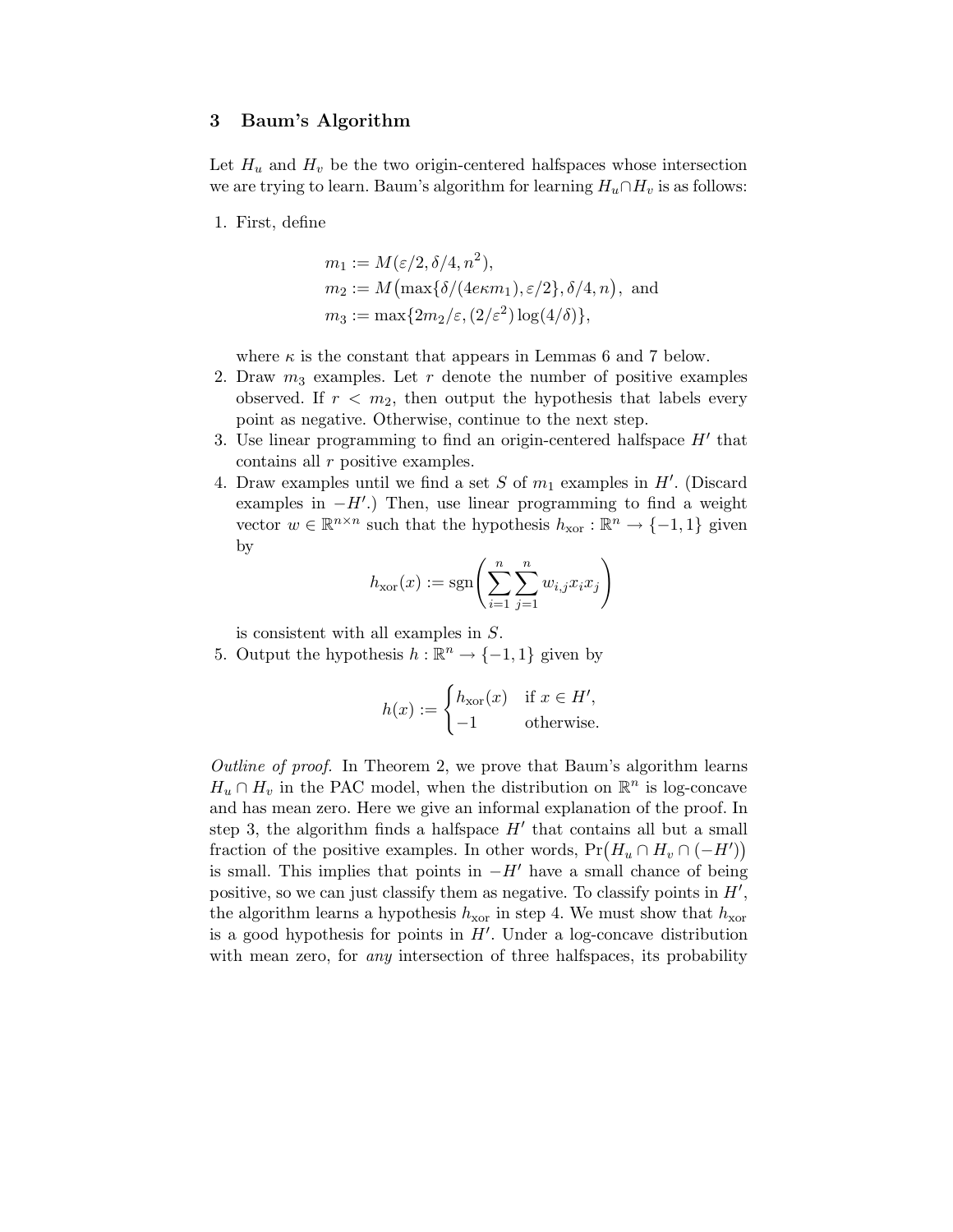mass is at most a constant times the probability of its reflection about the origin; this is proved in Lemma 7. In particular,

$$
\Pr((-H_u) \cap (-H_v) \cap H') \le \kappa \Pr(H_u \cap H_v \cap (-H')) \tag{2}
$$

for some constant  $\kappa > 0$ . Therefore, since  $Pr(H_u \cap H_v \cap (-H'))$  is small, we can conclude that  $Pr((-H_u) \cap (-H_v) \cap H')$  is also small. This implies that, with high probability, points in H' will not lie in  $(-H_u) \cap (-H_v)$ ; thus, they must lie in  $H_u \cap H_v$ ,  $H_u \cap (-H_v)$ , or  $(-H_u) \cap H_v$ . Such points are classified according to the symmetric difference  $H_u \Delta H_v$  restricted to H′ . (Strictly speaking, the points are classified according to the negation of the concept  $H_u \triangle H_v$  restricted to  $H'$ ; that is, we need to invert the labels so that positive examples are classified as negative and negative examples are classified as positive.) By Lemmas 1 and 2, together with the fact that  $h_{\text{xor}}$  can be interpreted as a halfspace over  $\mathbb{R}^{n^2}$ , the class of such concepts has VC dimension at most  $n^2$ . Hence, we can use the VC Theorem to conclude that the hypothesis  $h_{\text{xor}}$  has low error on points in  $H'.$ 

Now, we describe the strategy for proving (2). In Lemma 7, we prove that  $Pr(-R) \leq \kappa Pr(R)$ , where R is the intersection of any three origincentered halfspaces. This inequality holds when the probability distribution is log-concave and has mean zero. First, we prove in Lemma 6 that the inequality holds for the special case when the log-concave distribution not only has mean zero, but is also isotropic. Then, we use Lemma 6 to prove Lemma 7. We consider Lemma 7 to be a Brunn-Minkowski-type inequality for log-concave distributions (see the discussion after the proof of Lemma 6).

To prove Lemma 6, we will exploit the fact that, if  $R$  is defined by an intersection of three halfspaces, the probability of  $R$  is the same as the probability of R with respect to the marginal distribution over examples projected onto the subspace of  $\mathbb{R}^n$  spanned by the normal vectors of the halfspaces bounding  $R$  — this is true, roughly speaking, because the dot products with those normal vectors are all that is needed to determine membership in  $R$ , and those dot products are not affected if we project onto the subspace spanned by those normal vectors. The same holds, of course, for  $-R$ .

Once we have projected onto a 3-dimensional subspace, we perform the analysis by proving upper and lower bounds on the probabilities of R and  $-R$ , and showing that they are within a constant factor of one another. We analyze the probability of R (respectively  $-R$ ) by decomposing it into layers that are varying distances  $r$  from the origin. To analyze each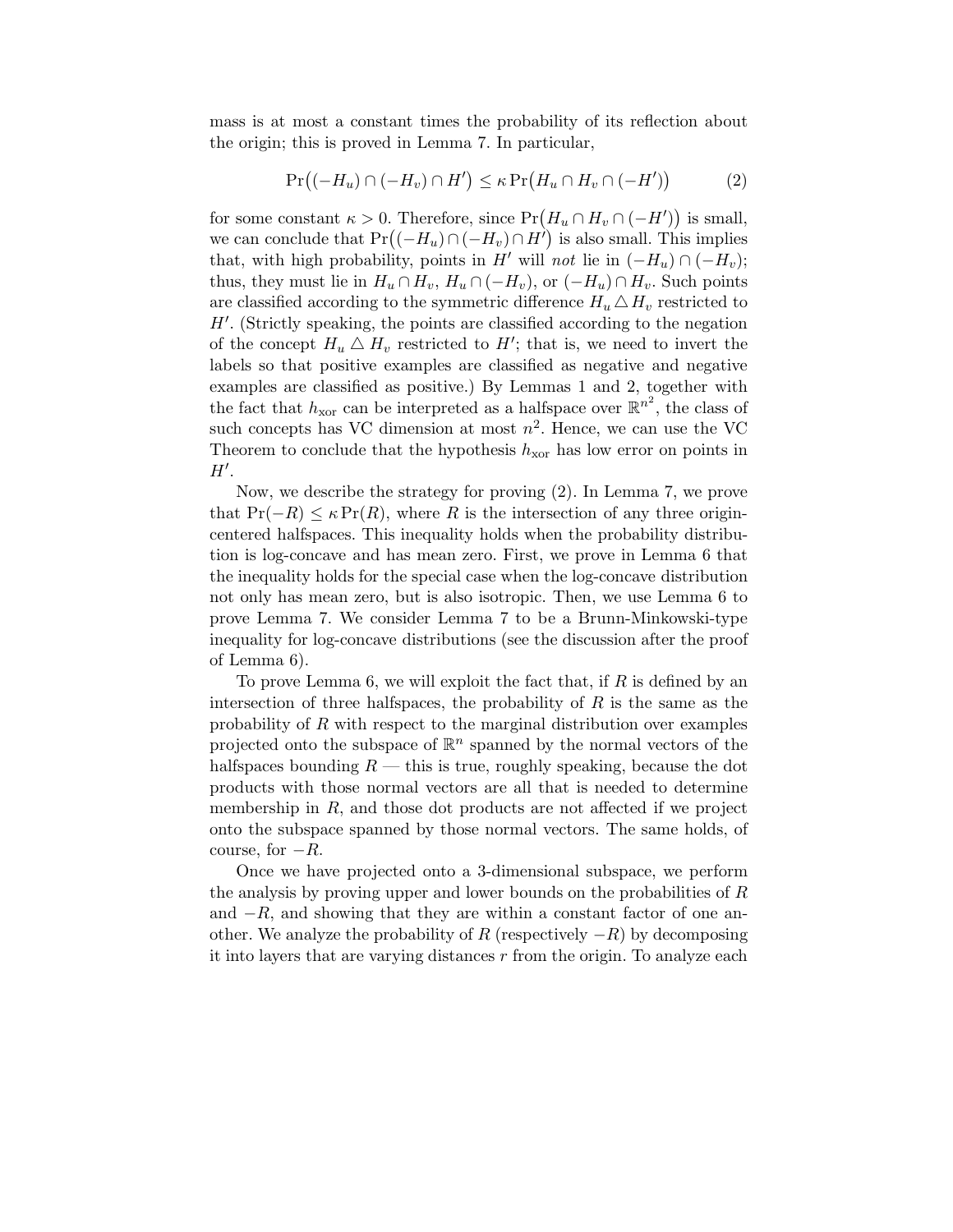layer, we will use upper and lower bounds on the density of points at a distance r. Since the sizes (even the shapes) of the regions at distance r are the same for R and  $-R$ , if the densities are close, then the probabilities must be close.

Lemma 5 provides the upper bound on the density in terms of the distance (the lower bound in Lemma 4c suffices for our purposes). We only need the bound in the case  $n = 3$ , but we go ahead and prove a bound for all n. Kalai, Klivans, Mansour, and Servedio prove a one-dimensional version in Lemma 6 of [9]. We adapt their proof to the *n*-dimensional case.

**Lemma 5.** Let  $f : \mathbb{R}^n \to \mathbb{R}^+$  be an isotropic, log-concave probability density function. Then,  $f(x) \leq \beta_1 e^{-\beta_2 ||x||}$  for all  $x \in \mathbb{R}^n$ , where  $\beta_1 :=$  $2^{8n}n^{n/2}e$  and  $\beta_2:=\frac{2^{-7n}}{2(n-1)(20(n-1))^{(n-1)/2}}$ .

*Proof.* We first observe that if  $||x|| \leq 1/\beta_2$ , then  $\beta_1 e^{-\beta_2 ||x||} \geq \beta_1 e^{-1}$  $2^{8n}n^{n/2}$ . By Lemma 4d,  $f(x) \leq \beta_1 e^{-\beta_2 ||x||}$  if  $||x|| \leq 1/\beta_2$ . Now, assume there exists a point  $v \in \mathbb{R}^n$  such that  $||v|| > 1/\beta_2$  and  $f(v) > \beta_1 e^{-\beta_2 ||v||}$ . We shall show that this assumption leads to a contradiction. Let  $[0, v]$ denote the line segment between the origin 0 and v. Every point  $x \in [0, v]$ can be written as a convex combination of 0 and v as follows:  $x = (1 ||x||/||v||$ )0 +  $(||x||/||v||)v$ . Therefore, the log-concavity of f implies that

$$
f(x) \ge f(0)^{1-||x||/||v||} f(v)^{||x||/||v||}.
$$

We assumed that  $f(v) > \beta_1 e^{-\beta_2 ||v||}$ . So Lemma 4a implies

$$
f(x) > (2^{-7n})^{1 - ||x||/||v||} \beta_1^{||x||/||v||} e^{-\beta_2 ||x||}.
$$

Because  $2^{-7n} \leq 1$  and  $1 - ||x||/||v|| \leq 1$ , we know that  $(2^{-7n})^{1-||x||/||v||} \geq$  $2^{-7n}$ . Because  $\beta_1 \geq 1$ , we know that  $\beta_1^{\|x\|/\|v\|} \geq 1$ . We can therefore conclude that  $f(x) > 2^{-7n} e^{-\beta_2 ||x||}$ . Integrating over the line  $\ell$  through 0 and  $v$ , we get

$$
\int_{\ell} f \ge \int_{[0,v]} f > \int_0^{\|v\|} 2^{-7n} e^{-\beta_2 r} dr = \frac{2^{-7n}}{\beta_2} \left( 1 - e^{-\beta_2 \|v\|} \right).
$$

We assumed that  $||v|| > 1/\beta_2$ , so  $1 - e^{-\beta_2 ||v||} > 1 - e^{-1}$ . Thus,

$$
\int_{\ell} f > \frac{2^{-7n}}{\beta_2} (1 - e^{-1}) = 2(1 - e^{-1})(n - 1)(20(n - 1))^{(n-1)/2}.
$$

Since  $2(1-e^{-1}) > 1$ , we conclude that  $\int_{\ell} f > (n-1)(20(n-1))^{(n-1)/2}$ , but this contradicts Lemma 4e.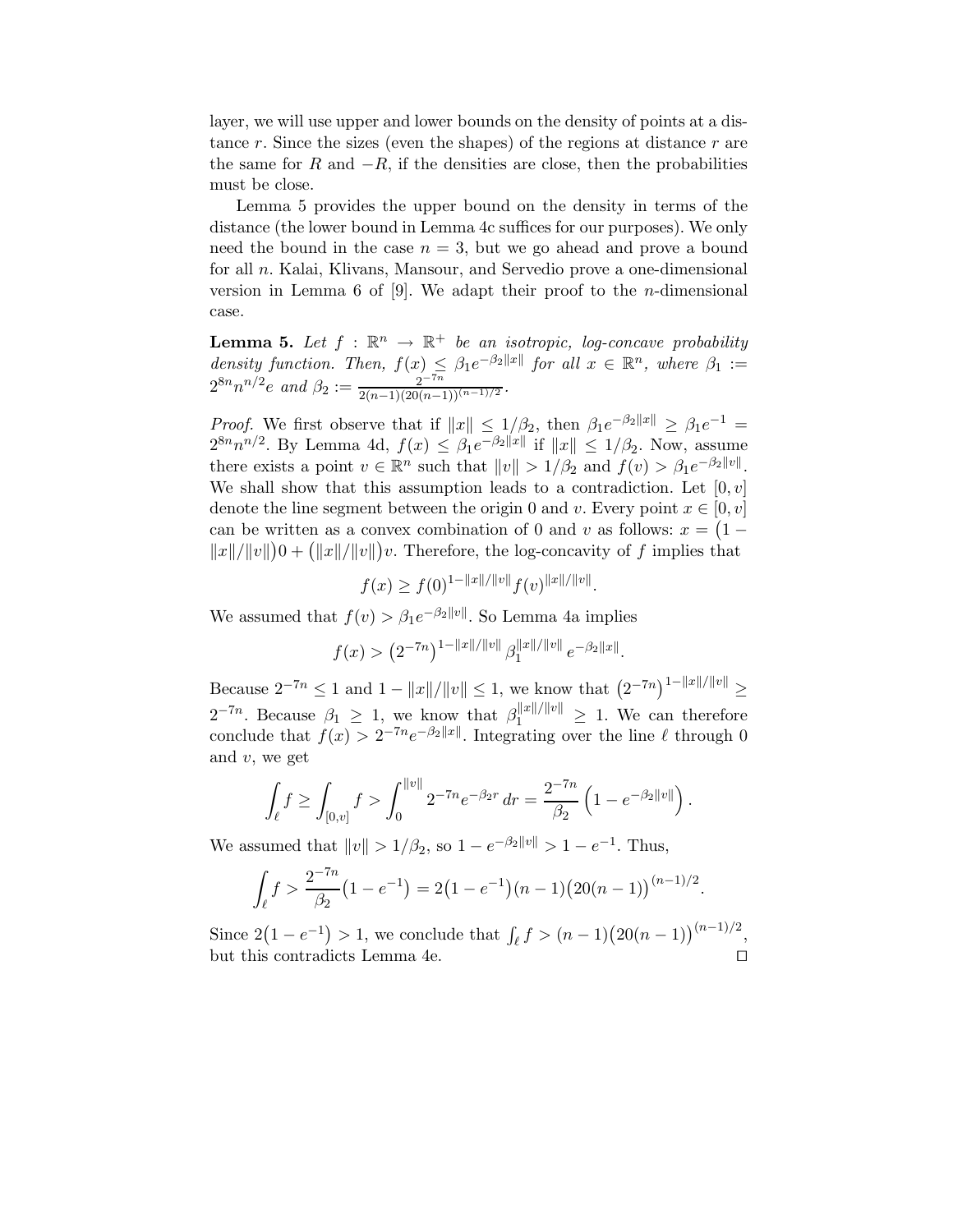Now we are ready for Lemma 6, which handles the isotropic case.

**Lemma 6.** Let  $R$  be the intersection of three origin-centered halfspaces in  $\mathbb{R}^n$ . Assume that the points in  $\mathbb{R}^n$  are distributed according to an isotropic, log-concave probability distribution. Then,  $Pr(-R) \leq \kappa Pr(R)$  for some constant  $\kappa > 0$ .

*Proof.* Let  $u_1, u_2$ , and  $u_3$  be normals to the hyperplanes that bound the region  $R$ . Then,

$$
R = \{x \in \mathbb{R}^n \mid u_1 \cdot x \ge 0 \text{ and } u_2 \cdot x \ge 0 \text{ and } u_3 \cdot x \ge 0\}.
$$

Let U be the linear span of  $u_1, u_2$ , and  $u_3$ . Choose an orthonormal basis  $(e_1, e_2, e_3)$  for U and extend it to an orthonormal basis  $(e_1, e_2, e_3, \ldots, e_n)$ for all of  $\mathbb{R}^n$ . Write the components of the vectors x,  $u_1$ ,  $u_2$ , and  $u_3$  in terms of this basis:

$$
x = (x_1, x_2, x_3, x_4, \dots, x_n),
$$
  
\n
$$
u_1 = (u_{1,1}, u_{1,2}, u_{1,3}, 0, \dots, 0),
$$
  
\n
$$
u_2 = (u_{2,1}, u_{2,2}, u_{2,3}, 0, \dots, 0),
$$
  
\n
$$
u_3 = (u_{3,1}, u_{3,2}, u_{3,3}, 0, \dots, 0).
$$

Let  $proj_U(x)$  denote the projection of x onto U; that is, let  $proj_U(x) :=$  $(x_1, x_2, x_3)$ . Likewise, let  $proj_U(R)$  denote the projection of R onto U; that is, let  $\text{proj}_U(R) := \{ \text{proj}_U(x) \mid x \in R \}$ . Observe that

$$
x \in R \iff u_{j,1}x_1 + u_{j,2}x_2 + u_{j,3}x_3 \ge 0 \text{ for all } j \in \{1, 2, 3\}
$$
  

$$
\iff \text{proj}_U(x) \in \text{proj}_U(R). \tag{3}
$$

Let  $f$  denote the probability density function of the isotropic, log-concave probability distribution on  $\mathbb{R}^n$ . Let g be the marginal probability density function with respect to  $(x_1, x_2, x_3)$ ; that is, define

$$
g(x_1, x_2, x_3) := \int_{\mathbb{R}^{n-3}} \int f(x_1, x_2, x_3, x_4, \dots, x_n) dx_4 \cdots dx_n.
$$

Then, it follows from (3) that

$$
\Pr(R) = \int \cdots \int f(x_1, x_2, x_3, x_4, \dots, x_n) dx_1 \cdots dx_n
$$

$$
= \iiint\limits_{\text{proj}_U(R)} g(x_1, x_2, x_3) dx_1 dx_2 dx_3.
$$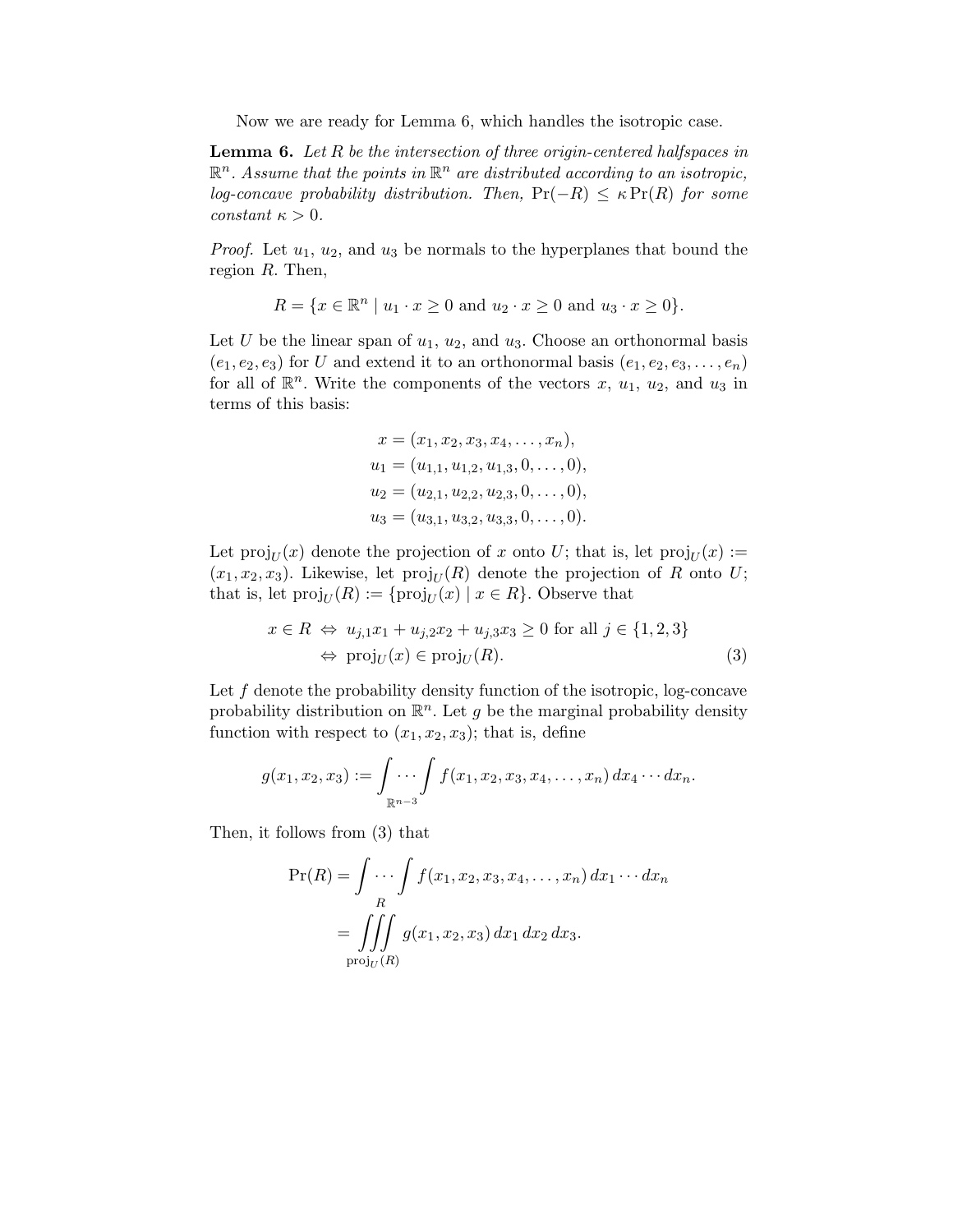Note that  $q$  is isotropic and log-concave, because the marginals of an isotropic, log-concave probability density function are isotropic and logconcave (see [14, Theorem 5.1, Lemma 5.2]). Thus, we can use Lemma 4c and Lemma 5 to bound g. The bounds don't depend on the dimension n, because g is a probability density function over  $\mathbb{R}^3$ . For brevity of notation, let  $y := (x_1, x_2, x_3)$ . By Lemma 4c, there exist constants  $\kappa_1$  and  $\kappa_2$  such that

$$
g(y) \ge \kappa_1 e^{-\kappa_2 \|y\|}
$$
 for  $||y|| \le 1/9$ . (4)

And by Lemma 5, there exist constants  $\kappa_3$  and  $\kappa_4$  such that

$$
g(y) \le \kappa_3 e^{-\kappa_4 \|y\|} \quad \text{for all } y \in \mathbb{R}^3. \tag{5}
$$

Let  $R' := \text{proj}_U(R) \cap B(0, 1/9)$ , where  $B(0, 1/9)$  denotes the origincentered ball of radius  $1/9$  in  $\mathbb{R}^3$ . Use (4) and (5) to derive the following lower and upper bounds:

$$
\iiint_{R'} \kappa_1 e^{-\kappa_2 \|y\|} dy_1 dy_2 dy_3 \le \iiint_{\text{proj}_U(R)} g(x_1, x_2, x_3) dx_1 dx_2 dx_3
$$

$$
\le \iiint_{\text{proj}_U(R)} \kappa_3 e^{-\kappa_4 \|y\|} dy_1 dy_2 dy_3. \tag{6}
$$

Recall that

$$
\Pr(R) = \iiint_{\text{proj}_U(R)} g(x_1, x_2, x_3) \, dx_1 \, dx_2 \, dx_3.
$$

Now, we transform the integrals in the lower and upper bounds in (6) to spherical coordinates. The transformation to spherical coordinates is given by  $r := \sqrt{y_1^2 + y_2^2 + y_3^2}$ ,  $\varphi := \arctan\left(\frac{y_2}{y_1}\right)$  $\left(\frac{y_2}{y_1}\right), \vartheta := \arccos\left(\frac{y_3}{\sqrt{y_1^2+y_2}}\right)$  $y_1^2+y_2^2+y_3^2$  . The determinant of the Jacobian of the above transformation is known to be  $r^2 \sin \vartheta$  [5]. Thus (see [5]), inequality (6) becomes

$$
\iiint\limits_{R'} \kappa_1 r^2 e^{-\kappa_2 r} \sin \vartheta \, dr \, d\varphi \, d\vartheta \le \Pr(R) \le \iiint\limits_{\text{proj}_U(R)} \kappa_3 r^2 e^{-\kappa_4 r} \sin \vartheta \, dr \, d\varphi \, d\vartheta.
$$

Let A denote the surface area of the intersection of  $proj_U(R)$  with the unit sphere  $S^2$ ; that is, let

$$
A := \iint_{\text{proj}_U(R) \cap S^2} \sin \vartheta \, d\varphi \, d\vartheta.
$$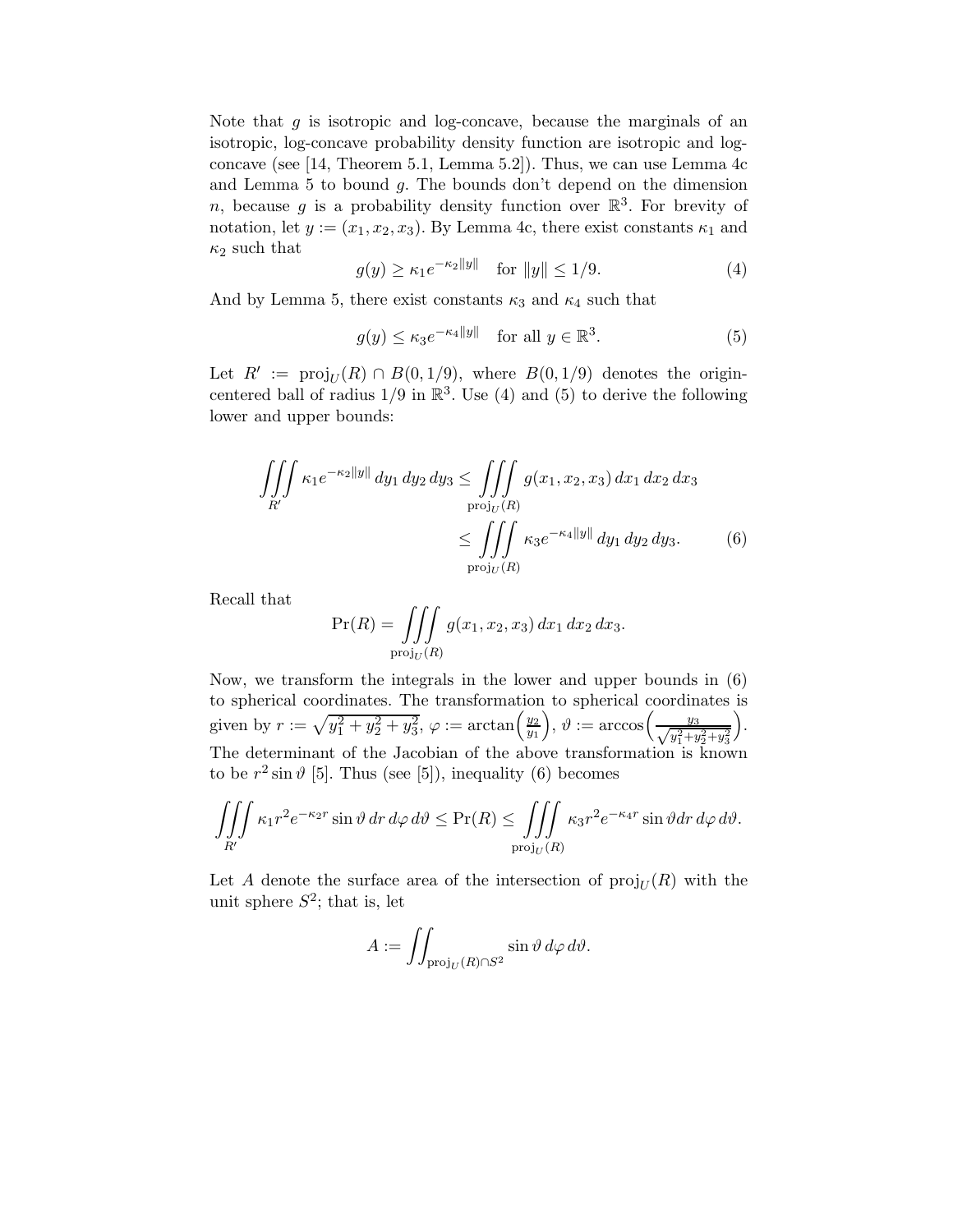Then, it follows that

$$
A\int_0^{1/9} \kappa_1 r^2 e^{-\kappa_2 r} dr \le \Pr(R) \le A \int_0^\infty \kappa_3 r^2 e^{-\kappa_4 r} dr.
$$

If we let

$$
\kappa_5 := \int_0^{1/9} \kappa_1 r^2 e^{-\kappa_2 r} dr \text{ and } \kappa_6 := \int_0^\infty \kappa_3 r^2 e^{-\kappa_4 r} dr,
$$

then  $\kappa_5 A \leq \Pr(R) \leq \kappa_6 A$ . By symmetry,  $\kappa_5 A \leq \Pr(-R) \leq \kappa_6 A$ . There-<br>fore, it follows that  $\Pr(-R) \leq (\kappa_6/\kappa_5) \Pr(R)$ . fore, it follows that  $Pr(-R) \leq (\kappa_6/\kappa_5) Pr(R)$ .

If the distribution were uniform over a convex set  $K$  whose centroid is at the origin, then the proof of Lemma 6 could be modified to show that the probabilities of R and  $-R$  are within a factor of n without requiring that  $R$  is the intersection of three halfspaces; we would only need that  $R$  is a cone (closed under positive rescaling). This could be done by observing that the probability of  $R$  is proportional to the average distance of a ray contained in  $R$  to the boundary of  $K$ . Then we could apply the Brunn-Minkowski inequality (see [8, Lemma 29]) which states that for any direction  $x$ , the distance from the origin to the boundary of K in the direction of x is within a factor n of the distance to the boundary of K in the direction  $-x$ .

In Lemma 6, we assumed that the distribution is isotropic. The next lemma shows that this assumption can be removed (provided that the mean of the distribution is still zero). A key insight is that, under a linear transformation, the image of the intersection of three halfspaces is another intersection of three halfspaces. To prove the lemma, we use a particular linear transformation that brings the distribution into isotropic position. Then, we apply Lemma 6 to the transformed distribution and the image of the three-halfspace intersection.

**Lemma 7.** Let  $R$  be the intersection of three origin-centered halfspaces in  $\mathbb{R}^n$ . Assume that the points in  $\mathbb{R}^n$  are distributed according to a logconcave probability distribution with mean zero. Then,  $Pr(-R) \leq \kappa Pr(R)$ , where  $\kappa$  is the same constant that appears in Lemma 6.

*Proof.* Let X be a random variable in  $\mathbb{R}^n$  with a mean-zero, log-concave probability distribution. Let  $V$  denote the convariance matrix of  $X$ . Let W be a matrix square root of the inverse of V; that is,  $W^2 = V^{-1}$ . Then, the random variable  $Y := W X$  is log-concave and isotropic. (Technically, if the rank of the convariance matrix V is less than  $n$ , then V would not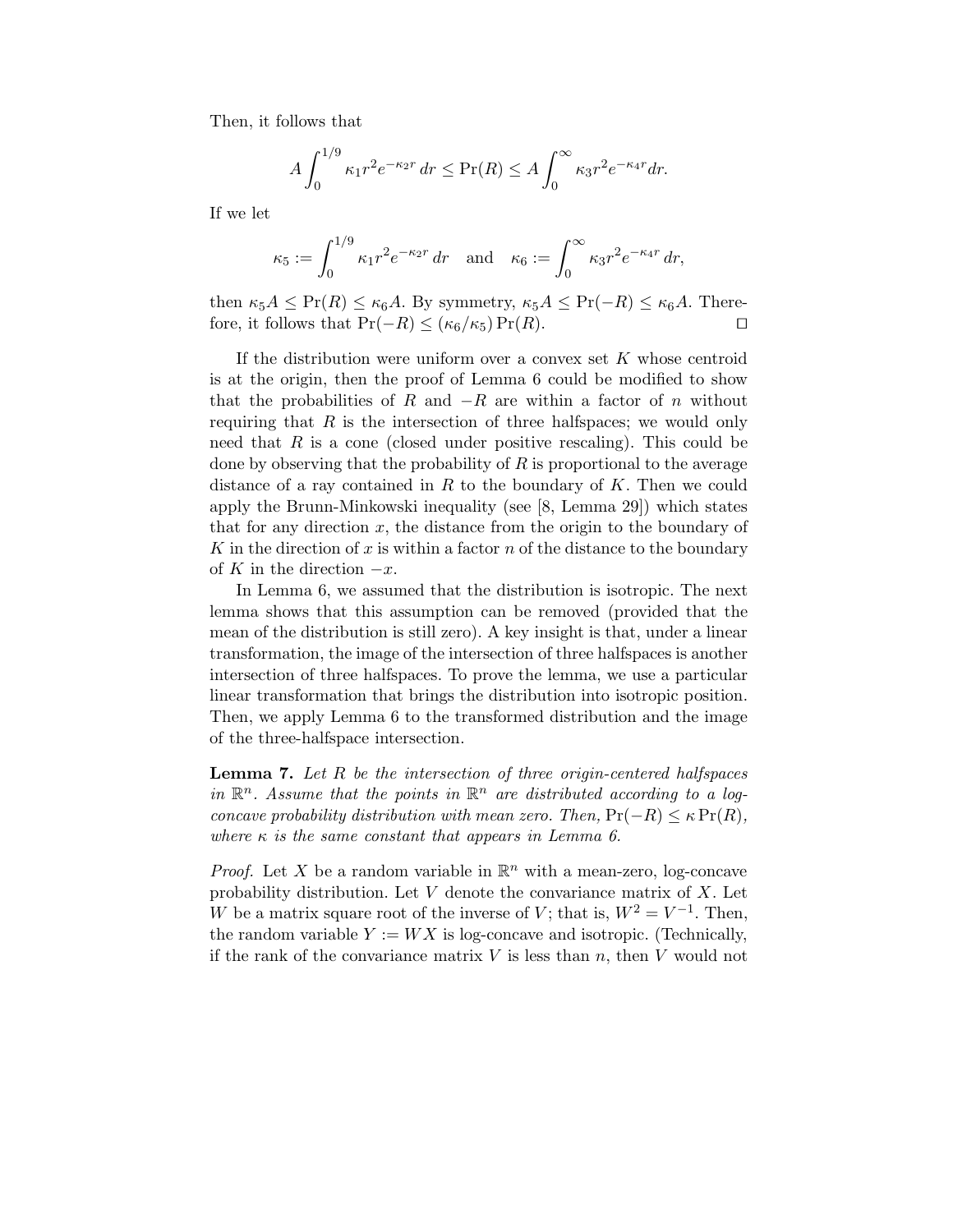be invertible. But, in that case, the probability distribution degenerates into a probability distribution over a lower-dimensional subspace. We just repeat the analysis on this subspace.) Let  $W(R)$  and  $W(-R)$  respectively denote the images of R and  $-R$  under W. Notice that  $W(-R) = -W(R)$ . Also, notice that  $X \in R \Leftrightarrow Y \in W(R)$  and that  $X \in -R \Leftrightarrow Y \in$  $W(-R) = -W(R)$ . Let  $u_1, u_2$ , and  $u_3$  be normals to the hyperplanes that bound  $R$ . Then,

$$
W(R) = \{ Wx \mid x \in \mathbb{R}^n \text{ and } u_j^T x \ge 0 \text{ for all } j \in \{1, 2, 3\} \}
$$
  
=  $\{ y \in \mathbb{R}^n \mid u_j^T W^{-1} y \ge 0 \text{ for all } j \in \{1, 2, 3\} \}$   
=  $\{ y \in \mathbb{R}^n \mid ((W^{-1})^T u_j)^T y \ge 0 \text{ for all } j \in \{1, 2, 3\} \}.$ 

Therefore,  $W(R)$  is the intersection of three origin-centered halfspaces, so we can apply Lemma 6 to obtain

$$
\Pr(X \in -R) = \Pr(Y \in -W(R)) \le \kappa \Pr(Y \in W(R)) = \kappa \Pr(X \in R).
$$

Finally, we analyze Baum's algorithm using the probability bound given in Lemma 7.

**Theorem 2.** In the PAC model, Baum's algorithm learns the intersection of two origin-centered halfspaces with respect to any mean zero, logconcave probability distribution in polynomial time.

*Proof.* If the probability p of observing a positive example is less than  $\varepsilon$ , then the hypothesis that labels every example as negative has error less than  $\varepsilon$ ; so the algorithm behaves correctly if it draws fewer than  $m_2$ positive examples in this case. If  $p \geq \varepsilon$ , then by the Hoeffding bound,

$$
\Pr(r < m_2) \le \Pr\left(\frac{r}{m_3} < \frac{\varepsilon}{2}\right) \le \Pr\left(\frac{r}{m_3} < p - \frac{\varepsilon}{2}\right) \le e^{-m_3 \varepsilon^2/2} \le \delta/4.
$$

Thus, if  $p \geq \varepsilon$ , then the probability of failing to draw at least  $m_2$  positive examples is at most  $\delta/4$ . For the rest of this proof, we shall assume that the algorithm succeeds in drawing at least  $m_2$  positive examples.

Observe that the hypothesis output by the algorithm has error

$$
err(h) = Pr(-H') Pr(H_u \cap H_v | -H')
$$
  
+ Pr(H') Pr(h<sub>xor</sub>(x)  $\neq c(x) | x \in H')$ , (7)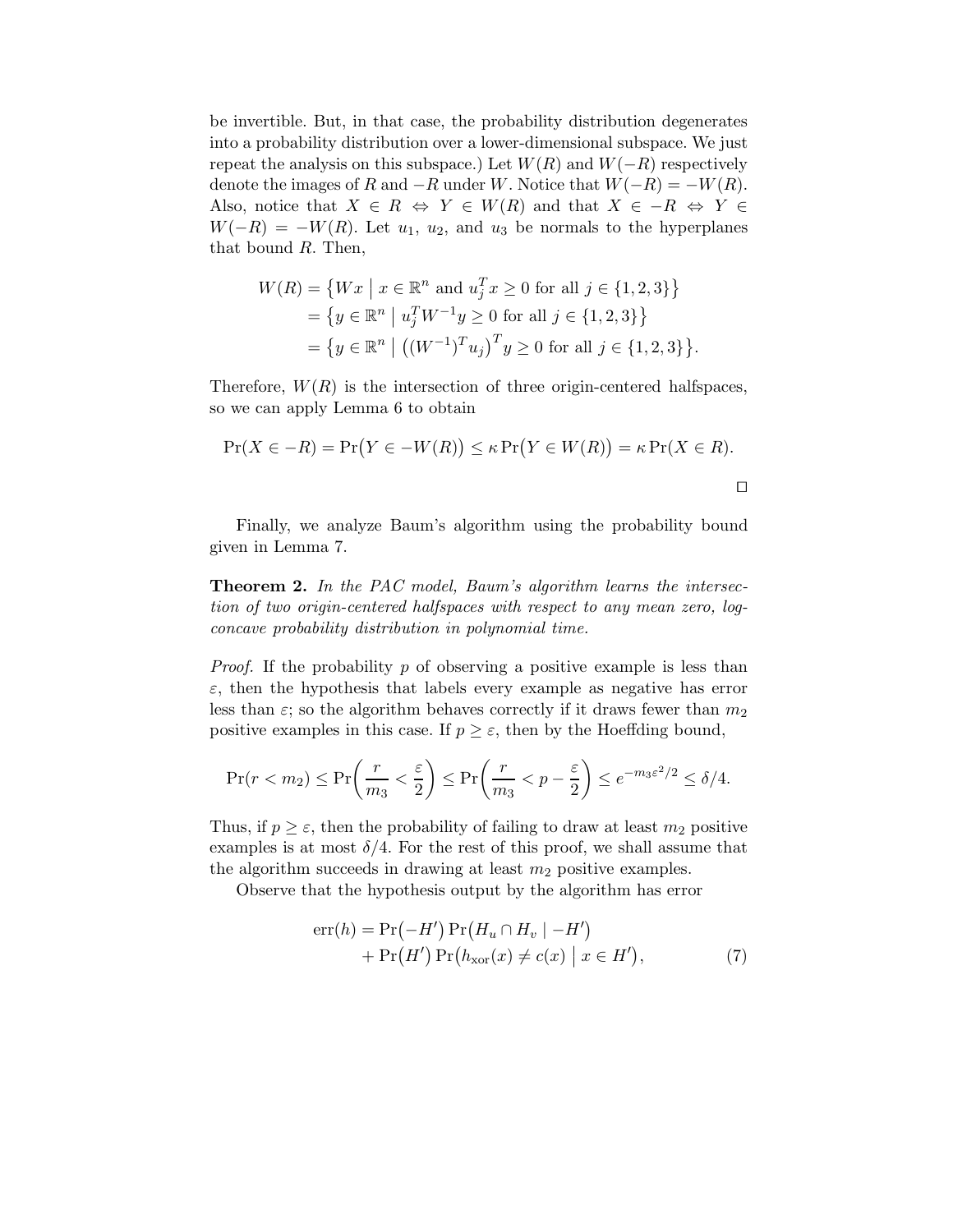where  $c : \mathbb{R}^n \to \{-1,1\}$  denotes the concept corresponding to  $H_u \cap H_v$ . First, we give a bound for

$$
\Pr(-H') \Pr(H_u \cap H_v \mid -H') = \Pr(H_u \cap H_v \cap (-H'))
$$
  
= 
$$
\Pr(H_u \cap H_v) \Pr(-H' \mid H_u \cap H_v).
$$

Notice that  $Pr(-H' | H_u \cap H_v)$  is the error of the hypothesis corresponding to H' over the distribution conditioned on  $H_u \cap H_v$ . But the VC Theorem works for any distribution, so, since  $H'$  contains every one of  $M(\max{\{\delta/(4e\kappa m_1), \varepsilon/2\}, \delta/4, n)}$  random positive examples, it follows from Lemma 1 that, with probability at least  $1 - \delta/4$ ,

$$
\Pr(-H' | H_u \cap H_v) \le \max\left\{\frac{\delta}{4e\kappa m_1}, \frac{\varepsilon}{2}\right\}.
$$

Since  $Pr(H_u \cap H_v) \leq 1$ , it follows that

$$
\Pr(H_u \cap H_v \cap (-H')) \le \max\left\{\frac{\delta}{4e\kappa m_1}, \frac{\varepsilon}{2}\right\}.
$$

Therefore, the left term in (7) is at most  $\varepsilon/2$ . All that remains is to bound the right term.

From Lemma 7, it follows that

$$
\Pr((-H_u) \cap (-H_v) \cap H') \leq \kappa \Pr(H_u \cap H_v \cap (-H')) \leq \frac{\delta}{4em_1}.
$$

By Lemma 3,  $Pr(H') \ge 1/e$ . Therefore,

$$
\Pr((-H_u) \cap (-H_v) \mid H') = \frac{\Pr((-H_u) \cap (-H_v) \cap H')}{\Pr(H')} \leq \frac{\delta}{4m_1}.
$$

Thus, each of the  $m_1$  points in S has probability at most  $\delta/4m_1$  of being in  $(-H_u) \cap (-H_v)$ , so with probability at least  $1 - \delta/4$ , none of the  $m_1$ points are in  $(-H_u) \cap (-H_v)$ . Thus, each point in  $x \in S$  lies in  $H_u \cap H_v$ ,  $H_u \cap (-H_v)$ , or  $(-H_u) \cap (H_v)$ ; if  $x \in H_u \cap H_v$ , then x is labeled as positive; if  $x \in H_u \cap (-H_v)$  or  $x \in (-H_u) \cap H_v$ , then x is labeled as negative. In other words, the points in S are classified according to the negation of  $H_u \triangle H_v$  restricted to the halfspace  $H'$ . Thus, the linear program executed in Step 4 successfully finds a classifier  $h_{\text{xor}}$  consistent with the examples in S. By Lemma 1 and Lemma 2, the class of symmetric differences of origin-centered halfspaces restricted to  $H'$  has VC dimension at most  $n^2$ . Therefore, the VC Theorem implies that, with probability at least  $1-\delta/4$ ,

$$
\Pr(h_{\text{xor}}(x) \neq c(x) \mid x \in H') \leq \frac{\varepsilon}{2}.
$$